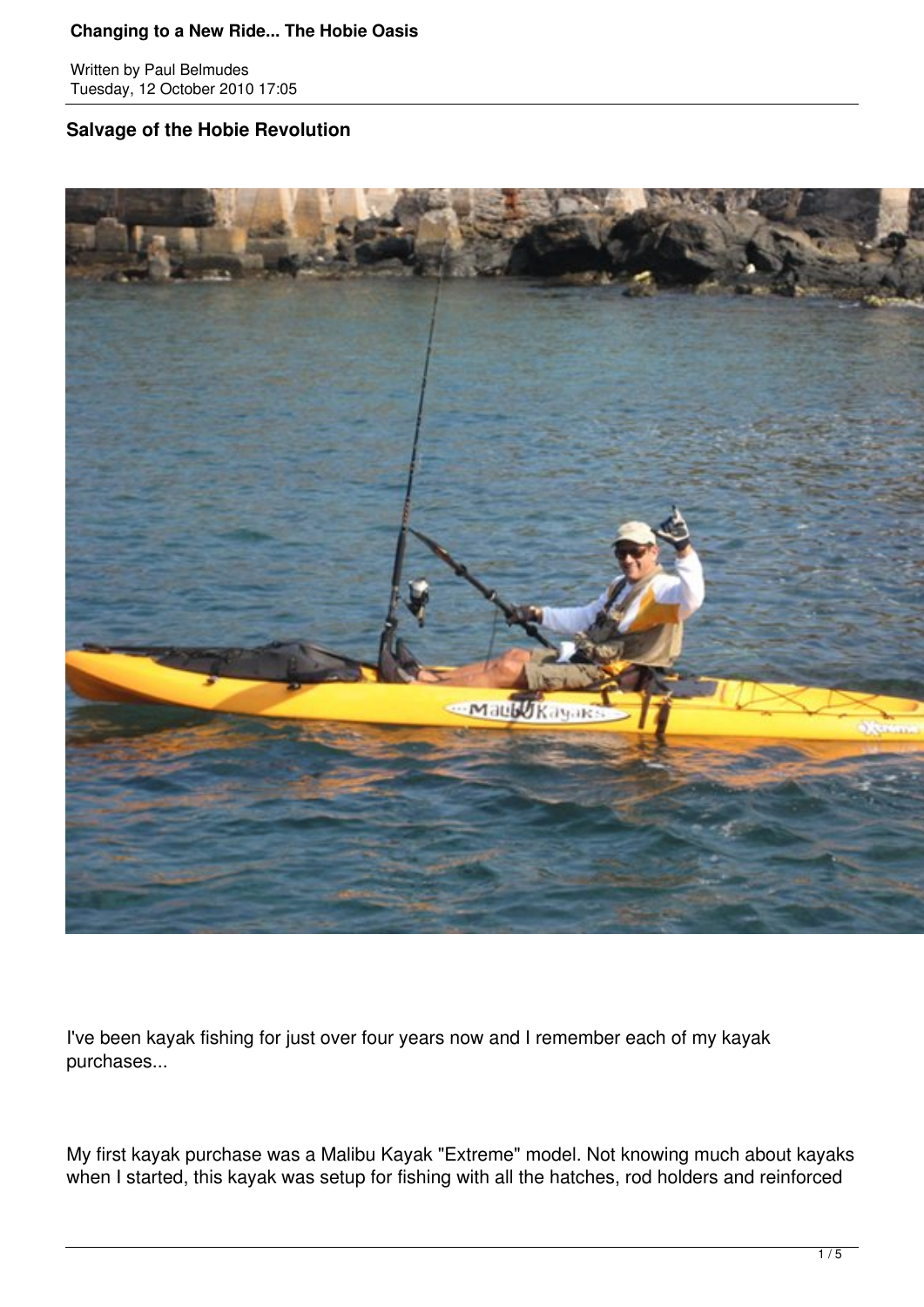Written by Paul Belmudes Tuesday, 12 October 2010 17:05

with extra plastic which nearly made it puncture proof from the bottom of the hull. Unfortunately, it was a slow moving vessel. Every time I went out fishing with my friends that owned Ocean Kayak's, they out performed me in speed and effort.



My second kayak purchase was a recreational kayak. I chose the Ocean Kayak "Malibu 2 XL" tandem so that I could get my family involved. I used both the Extreme and the Malibu 2XL for fishing taking friends with me that wanted to go. The 2XL was a better ride than the Malibu Extreme and I outfitted it with rod holders and a portable Humminbird 343c fishfinder. When I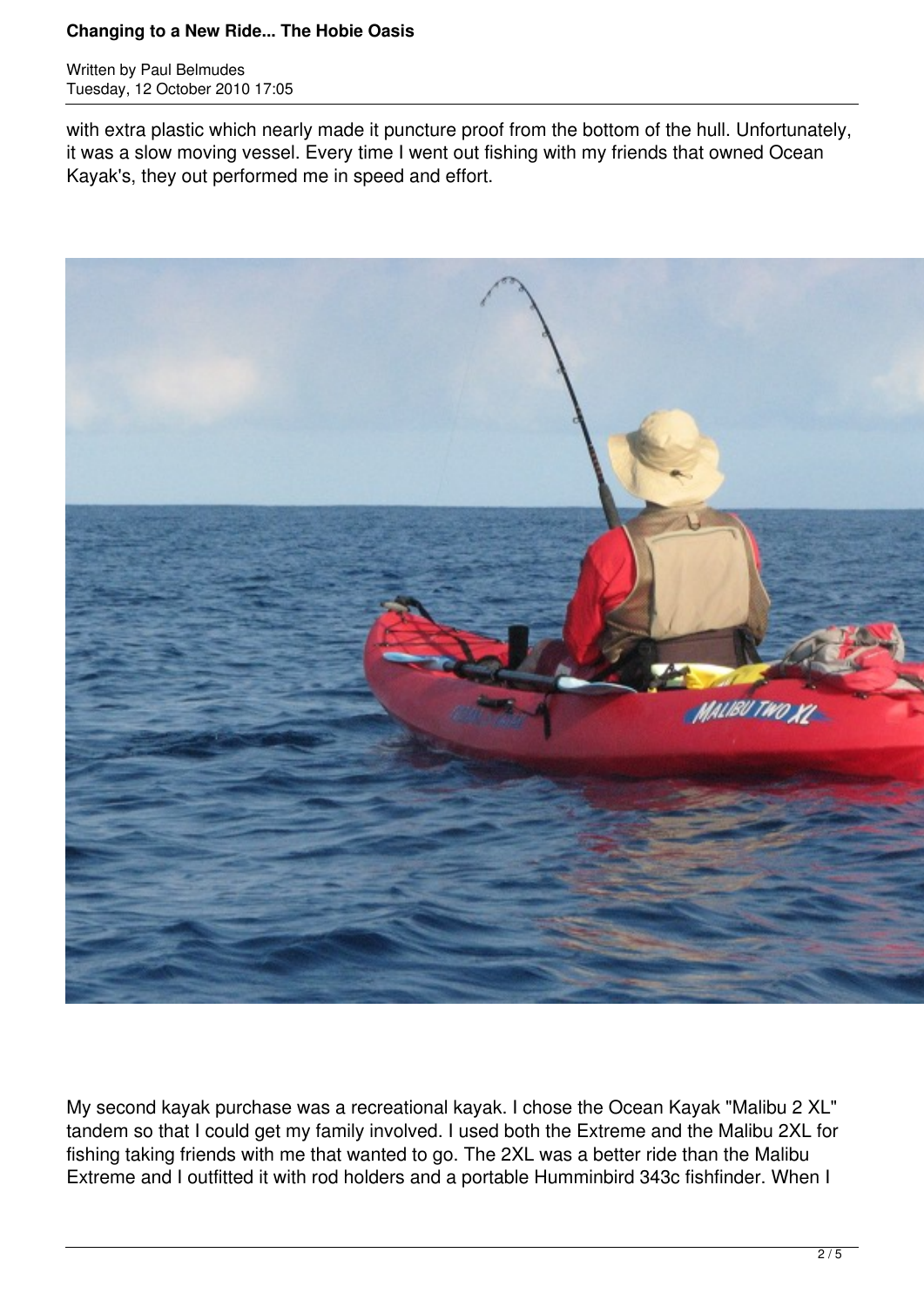Written by Paul Belmudes Tuesday, 12 October 2010 17:05

started catching a few fish here and there, the open hull was a plus when it came to fish storage. It also had a weight capacity of 500 pounds which was a plus. Then I was lucky enough to win the June 1998 "YakAttack" fishing tournament using the Malibu 2XL. First prize was a new Ocean Kayak "Prowler 15." So now I had three kayaks.



 Then I got this brilliant idea... maybe Kelly at P&P Kayaks would let me trade in the Prowler 15 and I would pay the difference to upgrade to a Hobie kayak. I always hated paddling and after 10 to 15 miles, my shoulders always ached. So I asked Kelly before I used the kayak and he agreed. That's when I chose the Hobie Revolution. I had a yard sale the following weekend after purchasing the Revo and sold both my Malibu Extreme and Ocean Kayak Malibu 2XL to compensate for the money I spent on the kayak upgrade.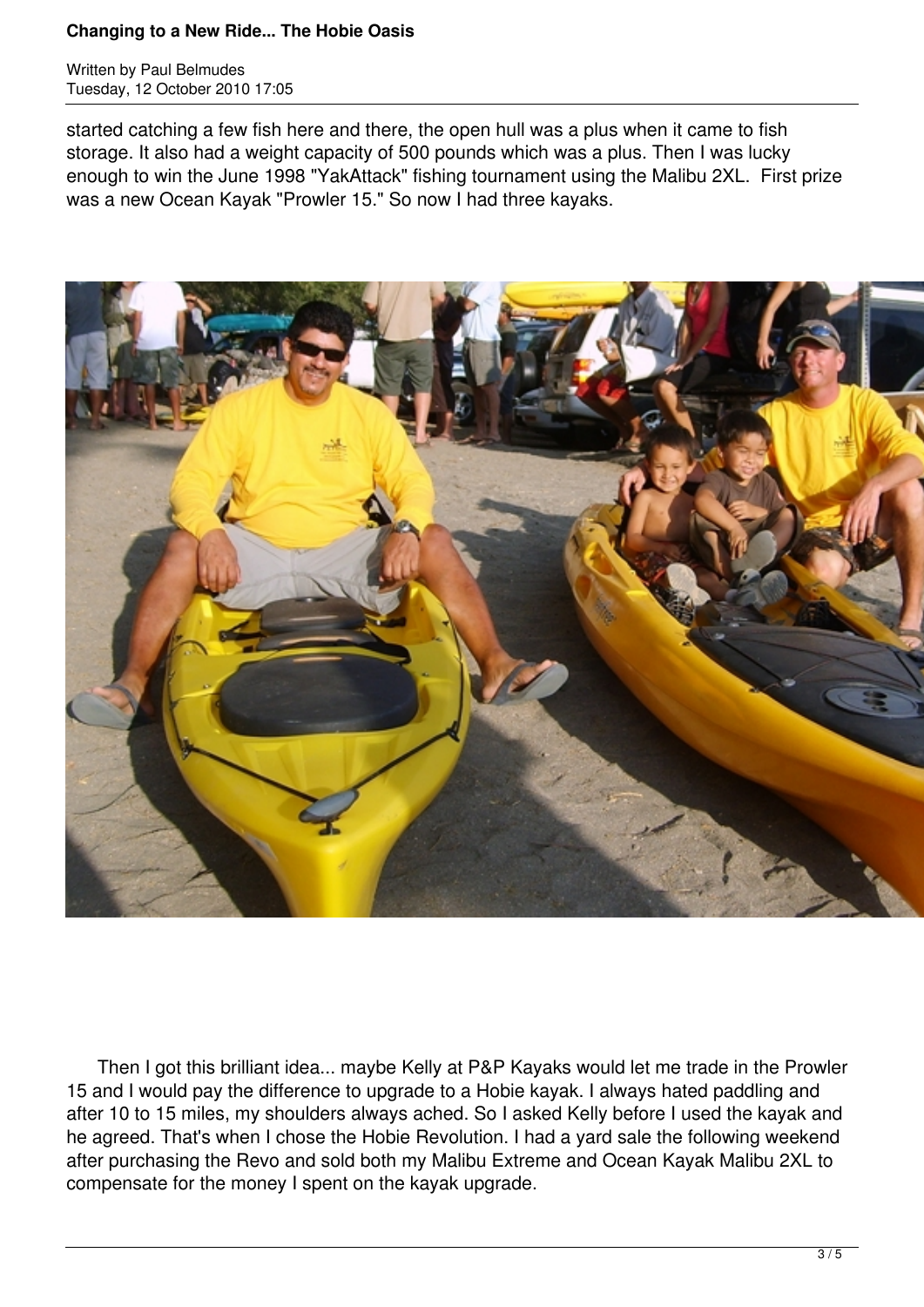Written by Paul Belmudes Tuesday, 12 October 2010 17:05



What a difference pedaling made in comparison to paddling. I now out performed or stayed even with my friends who had Prowler 15's. My shoulders became pain free after kayaking. I could travel farther with the strength of my legs using the mirage drive. Kayaking and fishing were now being fully integrated and having the Revo was a value-added plus kayak. I carefully thought out all modifications that I wanted after I started to boat 20 to 50 pound pelagic fish. However using the Revo, storage of fish is a big problem here in Hawaii and especially the balancing of the kayak when one 50 pounder is on board. That's when I decided to add the amas and the trampoline to the Revo. Then I discovered the YakAbout website... now called YakAss.net featuring Josh Holmes. Following his site, I thought it would be incredible to incorporate sailing with fishing. So I gave it a try and outfitted my Revo into a sail-fishing kayak.